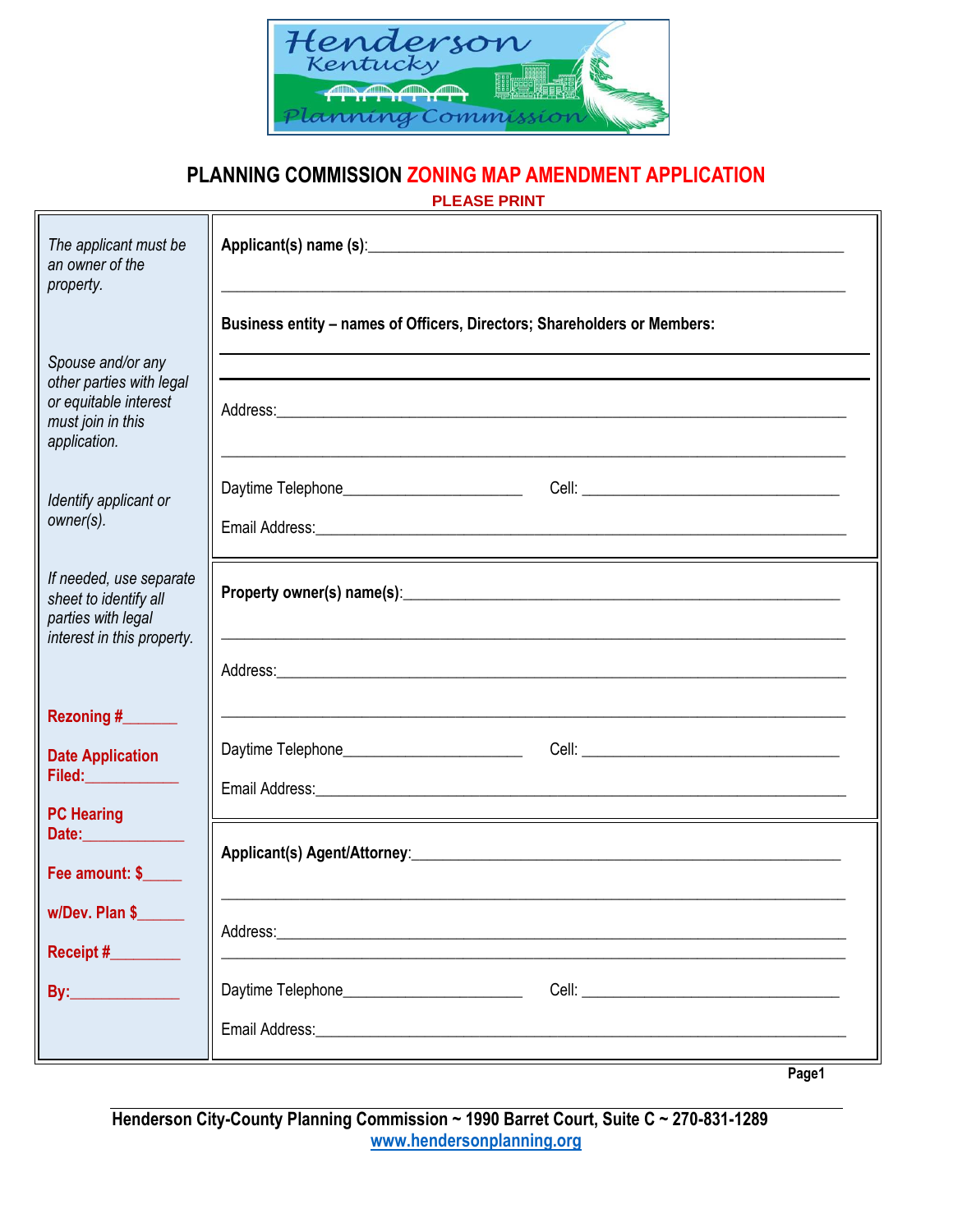

## **PLANNING COMMISSION ZONING MAP AMENDMENT APPLICATION**

**Project Summary**:

*If the proposed zoning request is not consistent with the Comprehensive Plan, the Commission must find either:*

- *1. That the original classification was inappropriate or improper for the original use of the property; or*
- *2. That there have been major changes of an economic, physical or social nature within the area involved which were not anticipated in the comprehensive Plan and that those changes have substantially altered the basic character of the area involved.*

**In order for the Planning Commission to make a recommendation for a zoning map amendment, it must make findings of fact in support of its recommendation.** 

**Findings in Compliance with the Comprehensive Plan: Please provide specific evidence from the Comprehensive Plan with reference to the Land Use Criteria and Goals and Objectives, to support this map amendment request.**  \_\_\_\_\_\_\_\_\_\_\_\_\_\_\_\_\_\_\_\_\_\_\_\_\_\_\_\_\_\_\_\_\_\_\_\_\_\_\_\_\_\_\_\_\_\_\_\_\_\_\_\_\_\_\_\_

\_\_\_\_\_\_\_\_\_\_\_\_\_\_\_\_\_\_\_\_\_\_\_\_\_\_\_\_\_\_\_\_\_\_\_\_\_\_\_\_\_\_\_\_\_\_\_\_\_\_\_\_\_\_\_\_\_ \_\_\_\_\_\_\_\_\_\_\_\_\_\_\_\_\_\_\_\_\_\_\_\_\_\_\_\_\_\_\_\_\_\_\_\_\_\_\_\_\_\_\_\_\_\_\_\_\_\_\_\_\_\_\_\_\_ \_\_\_\_\_\_\_\_\_\_\_\_\_\_\_\_\_\_\_\_\_\_\_\_\_\_\_\_\_\_\_\_\_\_\_\_\_\_\_\_\_\_\_\_\_\_\_\_\_\_\_\_\_\_\_\_\_ \_\_\_\_\_\_\_\_\_\_\_\_\_\_\_\_\_\_\_\_\_\_\_\_\_\_\_\_\_\_\_\_\_\_\_\_\_\_\_\_\_\_\_\_\_\_\_\_\_\_\_\_\_\_\_\_\_

If the applicant feels the proposed request is not consistent with the adopted Comprehensive Plan, the application must contain facts supporting one of the following:

- 1. Describe why the **original** classification was i**nappropriate**. (Use additional sheets if needed).
- 2. Describe the **major changes not anticipated** by the Comprehensive Plan and how they have altered the basic character of the area. (Use additional sheets if needed).

\_\_\_\_\_\_\_\_\_\_\_\_\_\_\_\_\_\_\_\_\_\_\_\_\_\_\_\_\_\_\_\_\_\_\_\_\_\_\_\_\_\_\_\_\_\_\_\_\_\_\_\_\_\_\_\_\_ \_\_\_\_\_\_\_\_\_\_\_\_\_\_\_\_\_\_\_\_\_\_\_\_\_\_\_\_\_\_\_\_\_\_\_\_\_\_\_\_\_\_\_\_\_\_\_\_\_\_\_\_\_\_\_\_\_ \_\_\_\_\_\_\_\_\_\_\_\_\_\_\_\_\_\_\_\_\_\_\_\_\_\_\_\_\_\_\_\_\_\_\_\_\_\_\_\_\_\_\_\_\_\_\_\_\_\_\_\_\_\_\_\_\_  $\mathcal{L}_\text{max} = \mathcal{L}_\text{max} = \mathcal{L}_\text{max} = \mathcal{L}_\text{max} = \mathcal{L}_\text{max} = \mathcal{L}_\text{max} = \mathcal{L}_\text{max} = \mathcal{L}_\text{max} = \mathcal{L}_\text{max} = \mathcal{L}_\text{max} = \mathcal{L}_\text{max} = \mathcal{L}_\text{max} = \mathcal{L}_\text{max} = \mathcal{L}_\text{max} = \mathcal{L}_\text{max} = \mathcal{L}_\text{max} = \mathcal{L}_\text{max} = \mathcal{L}_\text{max} = \mathcal{$ 

\_\_\_\_\_\_\_\_\_\_\_\_\_\_\_\_\_\_\_\_\_\_\_\_\_\_\_\_\_\_\_\_\_\_\_\_\_\_\_\_\_\_\_\_\_\_\_\_\_\_\_\_\_\_\_\_\_ \_\_\_\_\_\_\_\_\_\_\_\_\_\_\_\_\_\_\_\_\_\_\_\_\_\_\_\_\_\_\_\_\_\_\_\_\_\_\_\_\_\_\_\_\_\_\_\_\_\_\_\_\_\_\_\_\_ \_\_\_\_\_\_\_\_\_\_\_\_\_\_\_\_\_\_\_\_\_\_\_\_\_\_\_\_\_\_\_\_\_\_\_\_\_\_\_\_\_\_\_\_\_\_\_\_\_\_\_\_\_\_\_\_\_ \_\_\_\_\_\_\_\_\_\_\_\_\_\_\_\_\_\_\_\_\_\_\_\_\_\_\_\_\_\_\_\_\_\_\_\_\_\_\_\_\_\_\_\_\_\_\_\_\_\_\_\_\_\_\_\_\_

**Page 2**